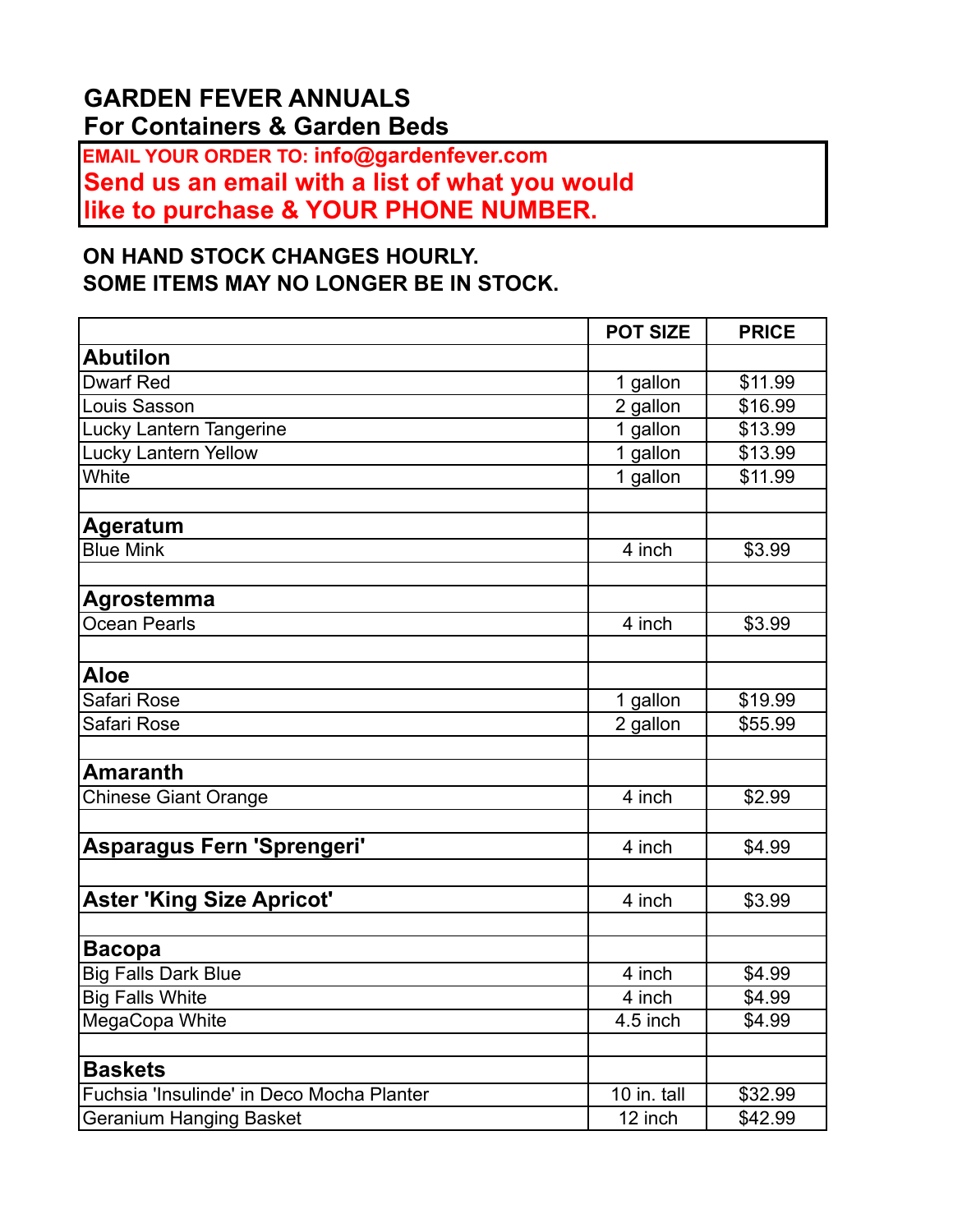| <b>Mixed Shade Hanging Basket</b>       | 12 inch               | \$39.99 |
|-----------------------------------------|-----------------------|---------|
|                                         |                       |         |
| <b>Begonia</b>                          |                       |         |
| <b>Ambassador Mix</b>                   | 6-pack                | \$4.99  |
| Ambassador Pink                         | 6-pack                | \$4.99  |
| <b>Ambassador Scarlet</b>               | 6-pack                | \$4.99  |
| <b>Apricot Summer Wings</b>             | 4 inch                | \$4.99  |
| <b>Benigo Pink Angel Wing</b>           | 6 inch                | \$16.99 |
| <b>Canary Wings</b>                     | 1 quart               | \$11.99 |
| Cocktail Bi-Color                       | 6-pack                | \$4.99  |
| Cocktail Red                            | 6-pack                | \$4.99  |
| <b>Cocktail White</b>                   | 6-pack                | \$4.99  |
| <b>Compact Double Apricot</b>           | 4.5 inch              | \$4.99  |
| Escargot                                | 4 inch                | \$9.99  |
| <b>Festive Paisley Silver</b>           | 4 inch                | \$9.99  |
| <b>Ideal Pinstripe</b>                  | 4 inch                | \$9.99  |
| Jurassic Dino Dragon Fruit              | 4 inch                | \$9.99  |
| <b>Looking Glass</b>                    | 4 inch                | \$9.99  |
| <b>Mistral Dark Red</b>                 | 4.5 inch              | \$4.99  |
| <b>Mistral Pink</b>                     | 4.5 inch              | \$4.99  |
| <b>Mistral Yellow</b>                   | 4.5 inch              | \$4.99  |
| <b>Pink Mink</b>                        | 4 inch                | \$4.99  |
| <b>Waterfalls Encanto Pink</b>          | 4 inch                | \$6.99  |
| <b>Waterfalls Encanto Orange</b>        | 4 inch                | \$6.99  |
| <b>Waterfalls Encanto Red</b>           | 4 inch                | \$6.99  |
|                                         |                       |         |
| <b>Brugmansia</b>                       |                       |         |
| <b>Charles Grimaldi</b>                 | 2 gallon              | \$29.99 |
| Little Angel                            | 2 gallon              | \$29.99 |
| Little Angel Blush                      | $\overline{2}$ gallon | \$29.99 |
|                                         |                       |         |
| Calceolaria integrifolia 'Kentish Hero' | 4 inch                | \$4.99  |
|                                         |                       |         |
| <b>Calendula</b>                        |                       |         |
| <b>Buttermilk Baby</b>                  | 4 inch                | \$2.99  |
| Coffee Cream                            | 4 inch                | \$2.99  |
|                                         |                       |         |
| <b>Calibrachoa</b>                      |                       |         |
| Aloha Kona Sunshine                     | 1 quart               | \$8.99  |
| <b>Cabaret Deep Blue</b>                | 4 inch                | \$4.99  |
| <b>Calitastic Marooned</b>              | 4.5 inch              | \$4.99  |
| <b>Chameleon Atomic Orange</b>          | 4.5 inch              | \$4.99  |
| MiniFamous Double Orangetastic          | 4 inch                | \$5.99  |
| <b>MiniFamous Double Red</b>            | 4 inch                | \$4.99  |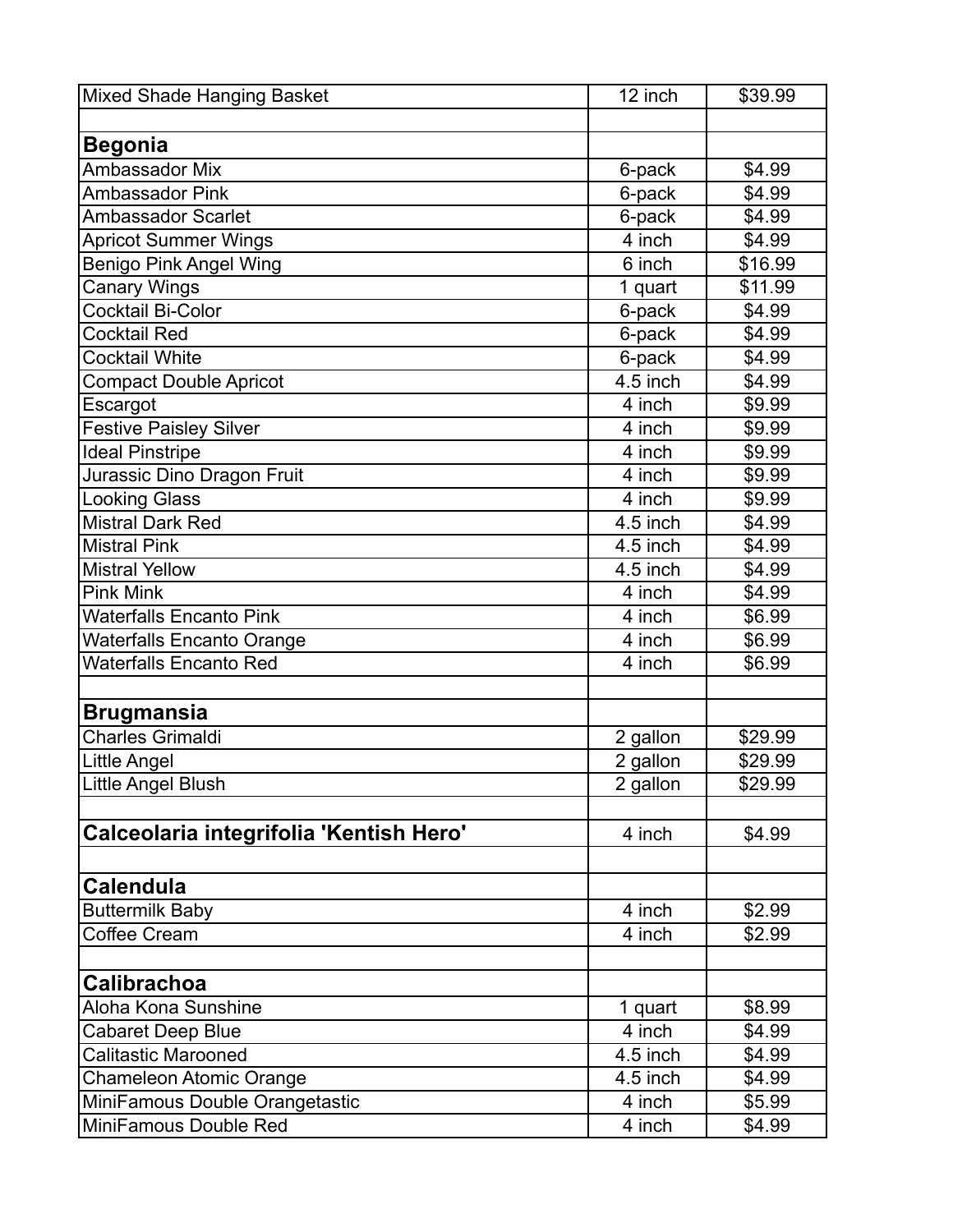| <b>Centaurea 'Snowy Owl'</b>      | 1 gallon | \$15.99            |
|-----------------------------------|----------|--------------------|
|                                   |          |                    |
| <b>Cleome</b>                     |          |                    |
| <b>Cherry Queen</b>               | 4 inch   | \$2.99             |
| <b>Violet Queen</b>               | 4 inch   | \$2.99             |
| <b>White Queen</b>                | 4 inch   | \$2.99             |
|                                   |          |                    |
| Coleus amboinicus - Cuban Oregano | 4 inch   | \$5.99             |
|                                   |          |                    |
| <b>Coleus</b>                     |          |                    |
| Alabama Sunset                    | 4 inch   | \$4.99             |
| Defiance                          | 4 inch   | \$4.99             |
| Fairway Ruby                      | 4 inch   | $\overline{$}3.99$ |
| Henna                             | 4 inch   | \$4.99             |
| Kingswood Torch                   | 4 inch   | \$4.99             |
| <b>Main Street Beale Street</b>   | 4 inch   | \$4.99             |
| <b>Multicolor Rainbow</b>         | 4 inch   | \$3.99             |
| Peter's Wonder                    | 4 inch   | \$4.99             |
| <b>Red Velvet</b>                 | 4 inch   | \$4.99             |
| Saturn                            | 4 inch   | \$4.99             |
| Sunset                            | 4 inch   | \$3.99             |
| Vino                              | 4 inch   | \$4.99             |
| <b>Walter Turner</b>              | 4 inch   | \$4.99             |
|                                   |          |                    |
| Coprosma                          |          |                    |
| <b>Snow Swirl</b>                 | 4 inch   | \$4.99             |
| Tequila Sunrise                   | 4 inch   | \$4.99             |
|                                   |          |                    |
| <b>Cordyline</b>                  |          |                    |
| <b>Red Star</b>                   | 1 quart  | \$15.99            |
| Superstar                         | 1 gallon | \$21.99            |
|                                   |          |                    |
| <b>Cosmos</b>                     |          |                    |
| Apricot Lemonade                  | 1 quart  | \$6.99             |
| <b>Dazzler</b>                    | 4 inch   | \$2.99             |
| <b>Fizzy Rose Picotee</b>         | 1 quart  | \$6.99             |
| Pied Piper Red                    | 4 inch   | \$2.99             |
| Purity                            | 4 inch   | \$2.99             |
| <b>Red Illusion</b>               | 4 inch   | \$2.99             |
| Rubenza                           | 4 inch   | \$2.99             |
| <b>Seashells</b>                  | 4 inch   | \$2.99             |
| Sonata Carmine                    | 4-pack   | \$3.50             |
| Sonata White                      | 4-pack   | \$3.50             |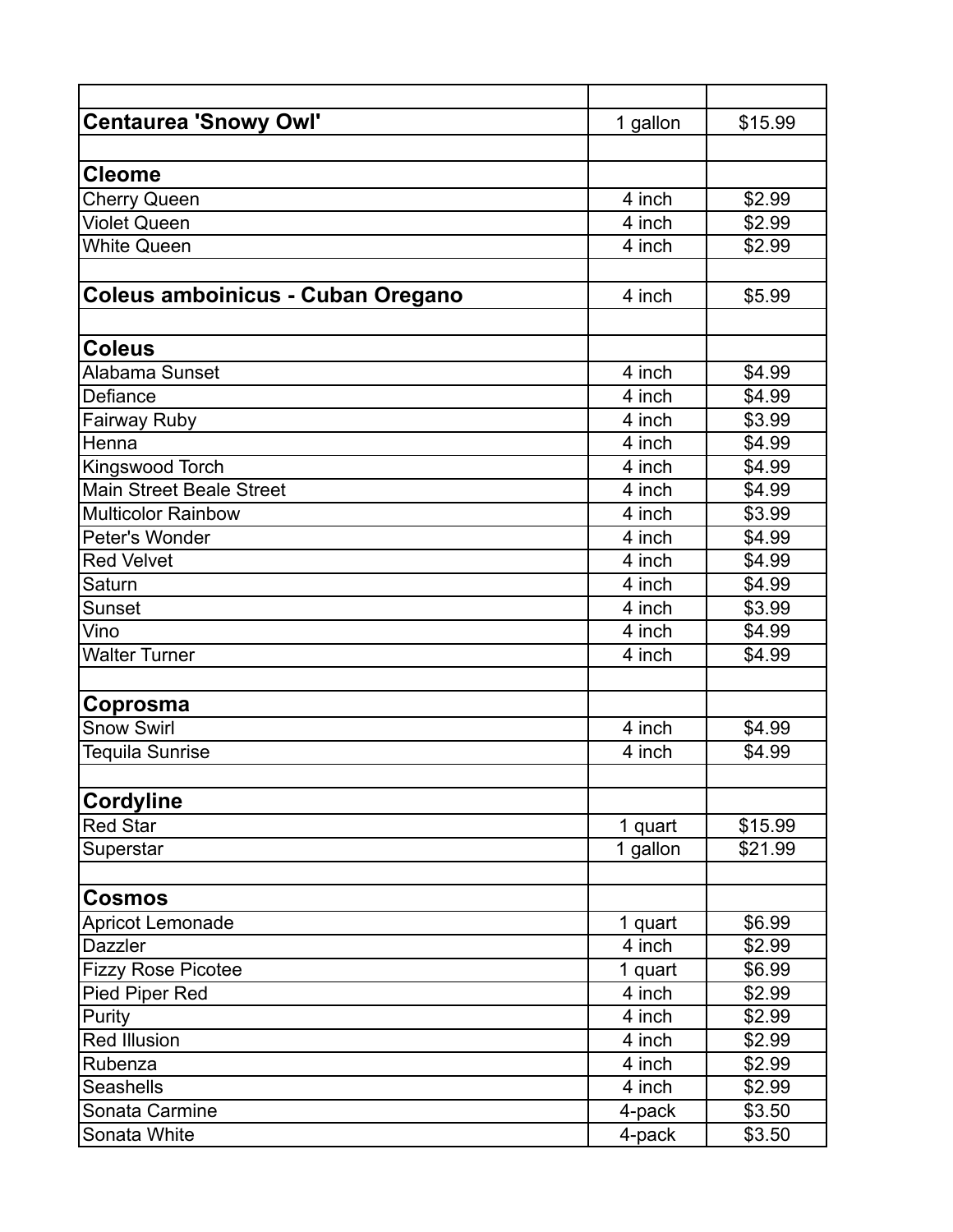| <b>Versailles Red</b>                | 4 inch              | \$2.99  |
|--------------------------------------|---------------------|---------|
| <b>Xsenia</b>                        | $\overline{4}$ inch | \$2.99  |
|                                      |                     |         |
| Cuphea                               |                     |         |
| <b>Tiny Mice</b>                     | 4 inch              | \$4.99  |
|                                      |                     |         |
| <b>Cyclamen</b>                      |                     |         |
| <b>Melody Outdoor Mix</b>            | 2 inch              | \$5.99  |
|                                      |                     |         |
| <b>Dahlia</b>                        |                     |         |
| <b>Bishop's Children</b>             | 4 inch              | \$4.99  |
| <b>Bloody Mary Mix</b>               | 4 inch              | \$4.99  |
| <b>Happy Days Scarlet</b>            | 1 quart             | \$8.99  |
| <b>Mixed Colors</b>                  | 6 inch              | \$8.99  |
|                                      |                     |         |
| Daucus dara - Dark Queen Anne's Lace | 4 inch              | \$3.99  |
|                                      |                     |         |
| <b>Diascia</b>                       |                     |         |
| Coral Canyon                         | 4 inch              | \$4.99  |
| <b>Piccadilly Dark Orange</b>        | 4 inch              | \$5.99  |
|                                      |                     |         |
| <b>Dichondra 'Silver Falls'</b>      | 4 inch              | \$4.99  |
|                                      |                     |         |
| <b>Dusty Miller</b>                  |                     |         |
| Cirrus                               | 1 gallon            | \$8.99  |
|                                      |                     |         |
| <b>Echium</b>                        |                     |         |
| fastuosum, Pride of Madeira          | 4 inch              | \$4.99  |
| fastuosum, Pride of Madeira          | 2 gallon            | \$24.99 |
| pininana                             | 4 inch              | \$4.99  |
| russicum                             | 4 inch              | \$4.99  |
| wildpretii                           | 4 inch              | \$7.99  |
|                                      |                     |         |
| <b>Eucalyptus</b>                    |                     |         |
| neglecta                             | 1 gallon            | \$12.99 |
| Eucalyptus viminalis                 | 1 gallon            | \$12.99 |
|                                      |                     |         |
| Euphorbia 'Star Dust White Flash'    | 4 inch              | \$4.99  |
|                                      |                     |         |
| <b>Four O'Clocks</b>                 |                     |         |
| <b>Broken Colors</b>                 | 4 inch              | \$2.99  |
| Orange Crush                         | 4 inch              | \$2.99  |
|                                      |                     |         |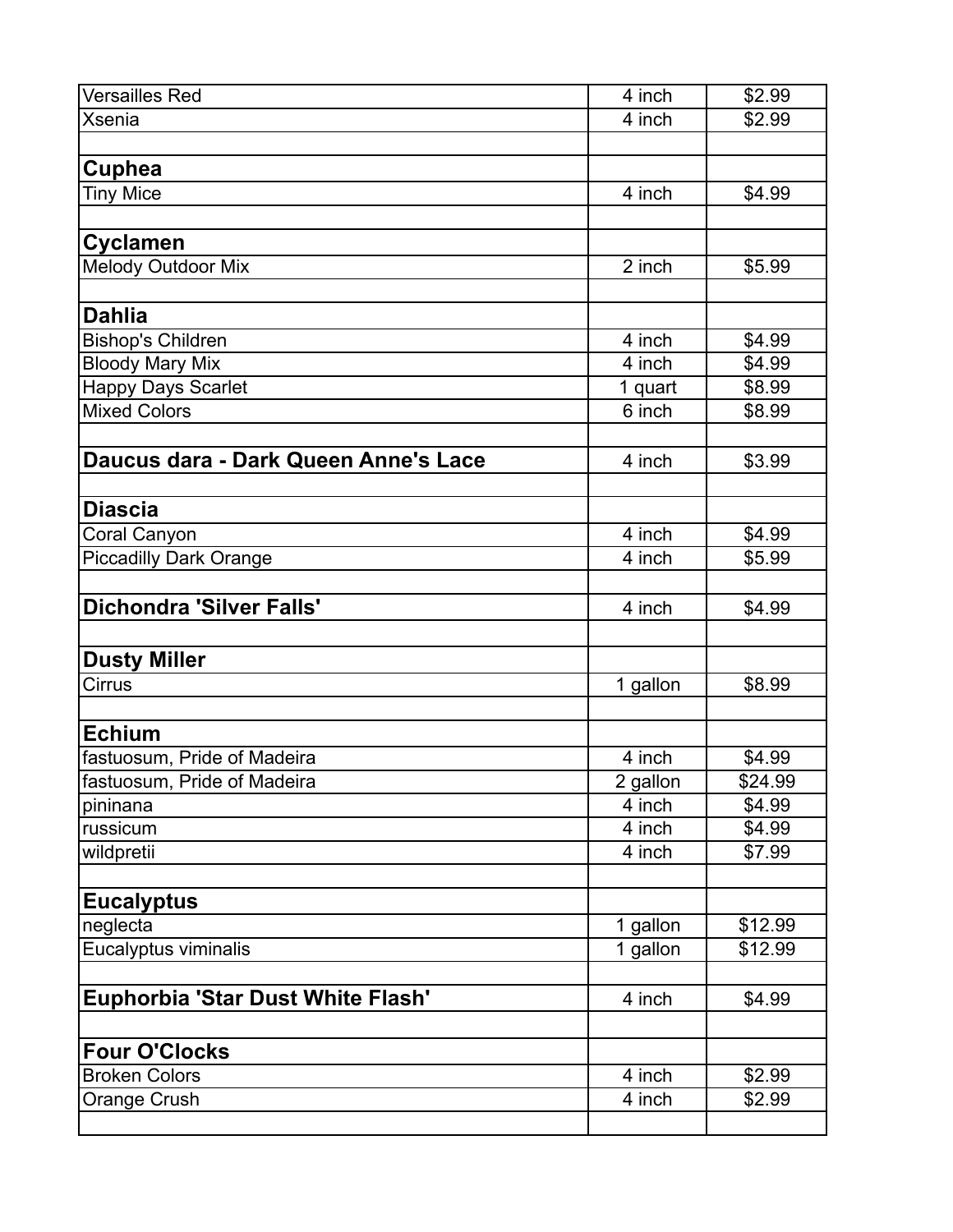| <b>Fuchsia</b>                           |          |                     |
|------------------------------------------|----------|---------------------|
| Autumnale                                | 4 inch   | \$5.99              |
| <b>Bella Olivia</b>                      | 1 gallon | \$9.99              |
| Cardinal                                 | 4 inch   | \$4.99              |
| Cardinal                                 | 1 gallon | \$10.99             |
| Celia Smedley                            | 1 gallon | \$10.99             |
| Debron's Snow Fairy                      | 4 inch   | \$4.99              |
| <b>Debron's Snow Fairy</b>               | 1 gallon | \$10.99             |
| Delta's Sarah                            | 4 inch   | \$4.99              |
| <b>Dollar Princess</b>                   | 1 gallon | \$9.99              |
| Gartenmeister                            | 4 inch   | \$4.99              |
| Gartenmeister                            | 1 gallon | \$11.99             |
| Glazinova                                | 1 gallon | \$10.99             |
| Golden Gate                              | 1 gallon | \$9.99              |
| Golden Marinka                           | 4 inch   | \$4.99              |
| Nici Findling                            | 1 gallon | \$10.99             |
| Prince of Orange                         | 1 gallon | $\overline{$}12.99$ |
| <b>Windchimes Pink/Lilac</b>             | 1 gallon | \$9.99              |
| <b>Windchimes Red/White</b>              | 1 gallon | \$9.99              |
| <b>Winston Churchill</b>                 | 1 gallon | \$9.99              |
|                                          |          |                     |
| <b>Gazania</b>                           |          |                     |
| <b>Frosty Kiss Flame Mix</b>             | 4 inch   | \$2.99              |
| New Day Red Stripe                       | 4 inch   | \$2.99              |
| New Day Tiger Mix                        | 4 inch   | \$2.99              |
| <b>Talent Orange</b>                     | 4 inch   | \$2.99              |
| <b>Talent White</b>                      | 4 inch   | \$2.99              |
|                                          |          |                     |
| Geranium (Pelargonium)                   |          |                     |
| Fancy Leaf 'Crocodile'                   | 1 quart  | \$10.99             |
| <b>Fancy Leaf 'Occold Shield'</b>        | 4.5 inch | \$4.99              |
| Fancy Leaf 'Persian Queen'               | 1 quart  | \$10.99             |
| <b>Fancy Leaf 'Vancouver Centennial'</b> | 4 inch   | \$4.99              |
| Fancy Leaf 'Vancouver Centennial'        | 1 quart  | \$10.99             |
| Fancy Leaf 'Wilhelm Languth'             | 4.5 inch | \$4.99              |
| Ivy Leaf 'Precision Dark Salmon'         | 4 inch   | \$5.99              |
| <b>Scented 'Angel's Perfume'</b>         | 4 inch   | \$4.99              |
| <b>Scented 'Apricot'</b>                 | 4 inch   | \$4.99              |
| Scented 'Attar of Rose'                  | 4 inch   | \$4.99              |
| <b>Scented 'Bourbon Rose'</b>            | 4 inch   | \$4.99              |
| <b>Scented 'Citronella'</b>              | 4 inch   | \$4.99              |
| <b>Scented 'Citrosa'</b>                 | 4 inch   | \$4.99              |
| Scented 'Old Fashioned Rose'             | 4 inch   | \$4.99              |
| sidoides 'Gloriana'                      | 4 inch   | \$4.99              |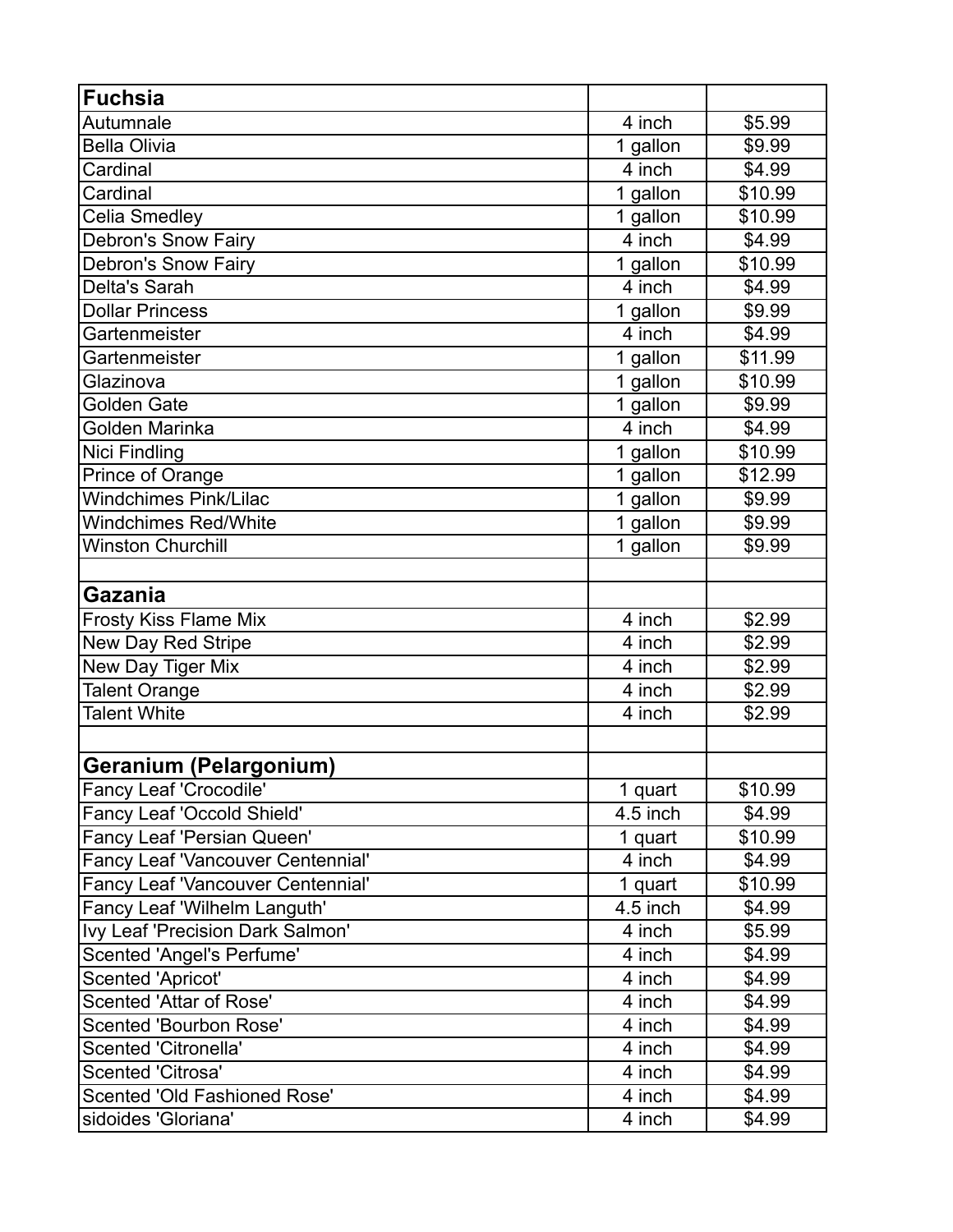| Zonal 'Black Boar'                                  | 1 gallon | \$13.99 |
|-----------------------------------------------------|----------|---------|
| Zonal 'Caliente Magenta'                            | 1 quart  | \$5.99  |
| Zonal 'Caliente Orange'                             | 1 quart  | \$5.99  |
| Zonal 'Calliope Crimson Flame'                      | 4.5 inch | \$4.99  |
| Zonal 'Calliope Red'                                | 4 inch   | \$4.99  |
| Zonal 'Calliope Scarlet'                            | 4.5 inch | \$4.99  |
| Zonal 'Fireworks Pink'                              | 4 inch   | \$4.99  |
| Zonal 'Moxie Dark Red'                              | 1 quart  | \$5.99  |
| Zonal 'Moxie Pink Splash'                           | 1 quart  | \$5.99  |
| Zonal Rocky Mountain Violet                         | 4.5 inch | \$4.99  |
| Zonal 'Tango Orange Ice'                            | 4.5 inch | \$4.99  |
| Zonal 'Tango White Splash'                          | 4.5 inch | \$5.99  |
|                                                     |          |         |
| <b>Gerbera Daisies - Mixed Colors</b>               | 6 inch   | \$8.99  |
|                                                     |          |         |
| Gomphrena                                           |          |         |
| <b>Fireworks</b>                                    | 4 inch   | \$3.99  |
| <b>Strawberry Fields</b>                            | 4 inch   | \$3.99  |
| Helichrysum bracteatum 'Bright Rose'                | 4 inch   | \$3.99  |
|                                                     |          |         |
| <b>Heliotrope 'Fragrant Delight'</b>                | 4 inch   | \$4.99  |
|                                                     |          |         |
| <b>Impatiens</b>                                    |          |         |
| <b>Beacon Coral</b>                                 | 6-pack   | \$4.99  |
| <b>Beacon Orange</b>                                | 6-pack   | \$4.99  |
| <b>Beacon Red</b>                                   | 6-pack   | \$4.99  |
| <b>Beacon Rose</b>                                  | 6-pack   | \$4.99  |
| <b>Beacon Salmon</b>                                | 6-pack   | \$4.99  |
| <b>Sunpatiens Red</b>                               | 4.5 inch | \$4.99  |
|                                                     |          |         |
| Kiss Me Over the Garden Gate - Persicaria orientale | 4 inch   | \$4.99  |
|                                                     |          |         |
| Lantana                                             |          |         |
| <b>Bloomify Red</b>                                 | 4.5 inch | \$4.99  |
| <b>Hot Blooded</b>                                  | 1 quart  | \$8.99  |
| Lucky Flame                                         | 4 inch   | \$4.99  |
| Lucky Pot of Gold                                   | 4 inch   | \$4.99  |
| Lucky Red                                           | 4 inch   | \$4.99  |
| <b>Lucky Rose Sunrise</b>                           | 4 inch   | \$4.99  |
| <b>Spreading Sunset</b>                             | 1 quart  | \$8.99  |
|                                                     |          |         |
| Laurentia axillaris 'Blue'                          | 4 inch   | \$3.99  |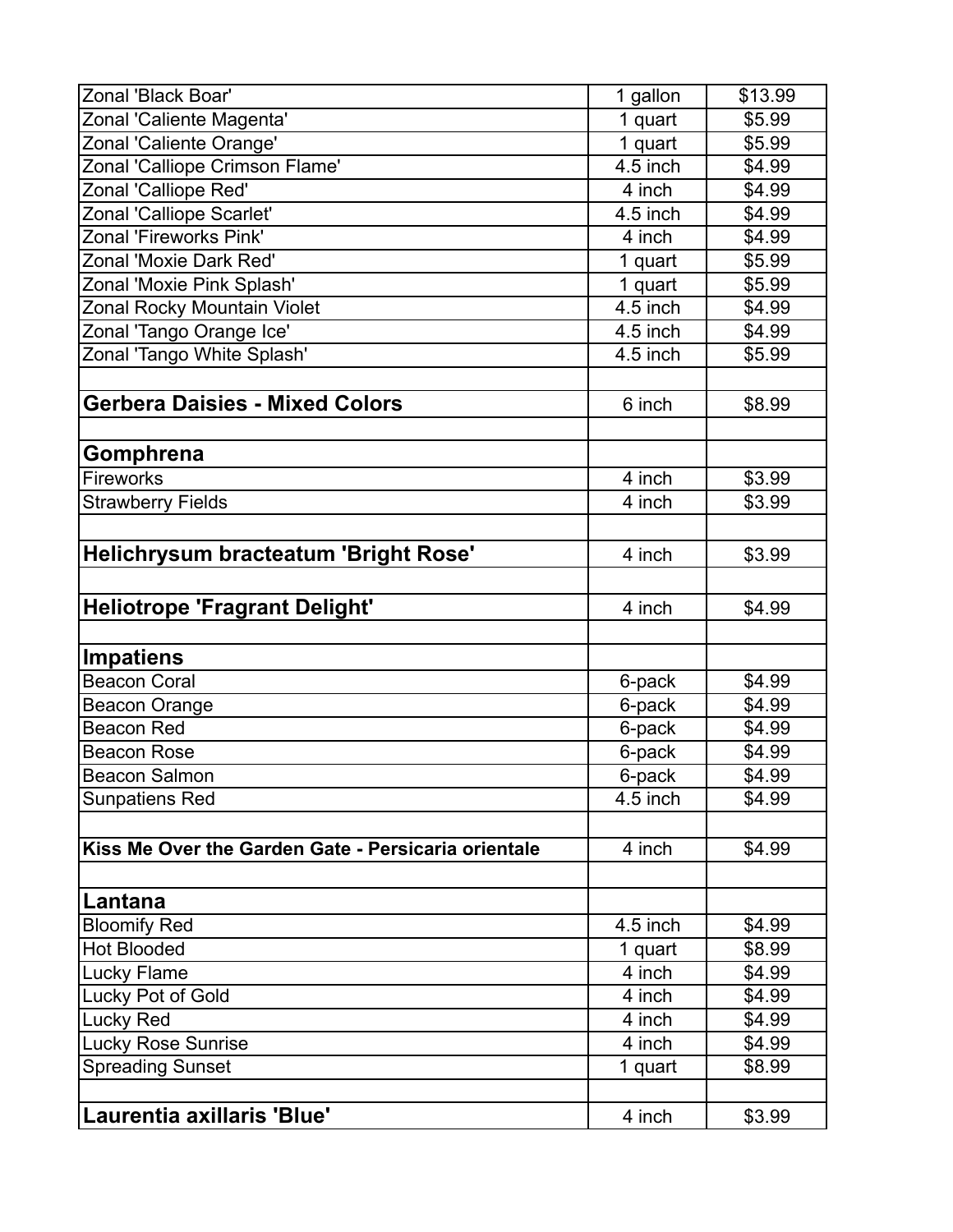| Limonium                               |         |                    |
|----------------------------------------|---------|--------------------|
| Duel Violet                            | 10-inch | \$32.99            |
| Lady Alba                              | 10-inch | \$32.99            |
| <b>Purple Attraction</b>               | 4 inch  | \$2.99             |
| sinuatum 'Iceberg'                     | 4 inch  | \$2.99             |
|                                        |         |                    |
| Lisianthus 'Florida Blue'              | 4 inch  | \$3.99             |
|                                        |         |                    |
| <b>Madia elegans - PNW Native</b>      | 4 inch  | \$3.99             |
|                                        |         |                    |
| <b>Nasturtium</b>                      |         |                    |
| Jewel Cherry Rose                      | 4 inch  | \$2.99             |
| King Theodore                          | 4 inch  | \$2.99             |
| Peach Melba                            | 4 inch  | \$2.99             |
| Salmon Gleam                           | 4 inch  | $\overline{$}2.99$ |
| <b>Scarlet Jewel</b>                   | 4 inch  | \$2.99             |
| Tip Top Mahogany                       | 4 inch  | \$2.99             |
| Vesuvius                               | 4 inch  | \$2.99             |
|                                        |         |                    |
| <b>Nicotiana</b>                       |         |                    |
| alata Grey Gardens                     | 4 inch  | \$3.99             |
| mutabilis                              | 4 inch  | \$3.99             |
|                                        |         |                    |
| Osteospermum                           |         |                    |
| Margarita Blue Sunrise                 | 4 inch  | \$4.99             |
| Margarita Dark Pink                    | 4 inch  | \$4.99             |
| Margarita Orange Flare                 | 4 inch  | \$4.99             |
| Margarita Purple                       | 4 inch  | \$4.99             |
| Margarita White                        | 4 inch  | \$4.99             |
| Margarita Yellow                       | 4 inch  | \$4.99             |
| <b>Serenity Dark Purple</b>            | 4 inch  | \$6.99             |
| Senorita Amora                         | 4 inch  | \$4.99             |
| Senorita Monica                        | 4 inch  | \$4.99             |
|                                        |         |                    |
| <b>Petchoa</b>                         |         |                    |
| <b>SuperCal Cherry</b>                 | 4 inch  | \$4.99             |
| <b>SuperCal Premium Bordeaux</b>       | 4 inch  | \$4.99             |
| <b>SuperCal Premium Caramel Yellow</b> | 4 inch  | \$4.99             |
| SuperCal Premium Cinnamon              | 4 inch  | \$4.99             |
| SuperCal Premium French Vanilla        | 4 inch  | \$4.99             |
| <b>SuperCal Premium Pearl White</b>    | 4 inch  | \$4.99             |
| <b>SuperCal Premium Sunray Pink</b>    | 4 inch  | \$4.99             |
| <b>SuperCal Premium Sunset Orange</b>  | 4 inch  | \$4.99             |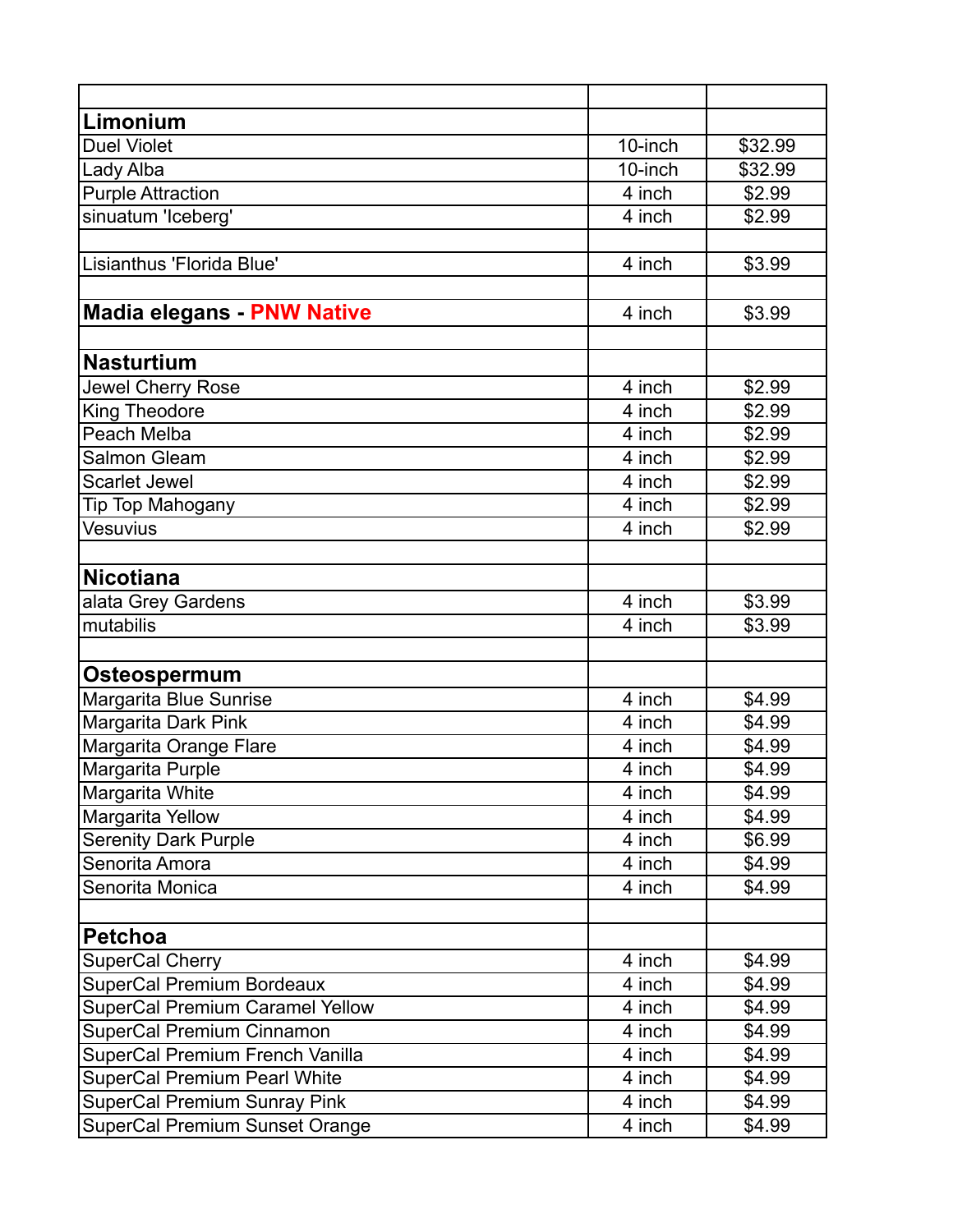| <b>Petunia</b>                 |          |                    |
|--------------------------------|----------|--------------------|
| <b>Black Magic</b>             | 4 inch   | \$4.99             |
| Capella Ruby Red               | 4 inch   | \$4.99             |
| Crazytunia Mandeville          | 4 inch   | \$4.99             |
| <b>Moonlight Eclipse</b>       | 4 inch   | \$4.99             |
| Crazytunia Black & White       | 1 quart  | \$8.99             |
| exserta, Wild Peruvian Petunia | 4 inch   | \$3.99             |
| <b>Headliner Dark Saturn</b>   | 4 inch   | \$4.99             |
| Limeberry                      | 1 gallon | \$6.99             |
| <b>Midnight Gold</b>           | 4 inch   | $\overline{$4.99}$ |
| Ray Pistachio Cream            | 4 inch   | \$4.99             |
|                                |          |                    |
| <b>Phlox 'Sugar Stars'</b>     | 4 inch   | \$2.99             |
| Pittosporum tobira Variegatum  | 1 quart  | \$11.99            |
|                                |          |                    |
| <b>Poppy</b>                   |          |                    |
| Papaver rhoeas 'Amazing Grey'  | 1 quart  | \$5.99             |
|                                |          |                    |
| <b>Portulaca</b>               |          |                    |
| <b>Sundial Mix</b>             | 6-pack   | \$4.99             |
| <b>Sundial Yellow</b>          | 4-pack   | \$2.99             |
|                                |          |                    |
| <b>Primrose</b>                |          |                    |
| Dark Rosaleen                  | 1 quart  | \$9.99             |
|                                |          |                    |
| <b>Salpiglossis</b>            |          |                    |
| <b>Kew Blue</b>                | 4 inch   | \$3.99             |
|                                |          |                    |
| <b>Salvia</b>                  |          |                    |
| apiana                         | 4 inch   | \$7.99             |
| <b>Brenthurst</b>              | 4 inch   | \$3.99             |
| <b>Marine Blue</b>             | 1 gallon | \$12.99            |
| microphylla 'Killer Cranberry' | 1 gallon | \$12.99            |
| Roman Red                      | 4 inch   | \$4.99             |
| <b>Saucy Wine</b>              | 1 gallon | \$8.99             |
| <b>Skyscraper Orange</b>       | 4 inch   | \$4.99             |
| <b>Skyscraper Pink</b>         | 4 inch   | \$4.99             |
| Smokey Jazz                    | 4 inch   | \$4.99             |
| Vista Purple                   | 6-pack   | \$4.99             |
| <b>White Flame</b>             | 4 inch   | \$4.99             |
|                                |          |                    |
| <b>Scabiosa</b>                |          |                    |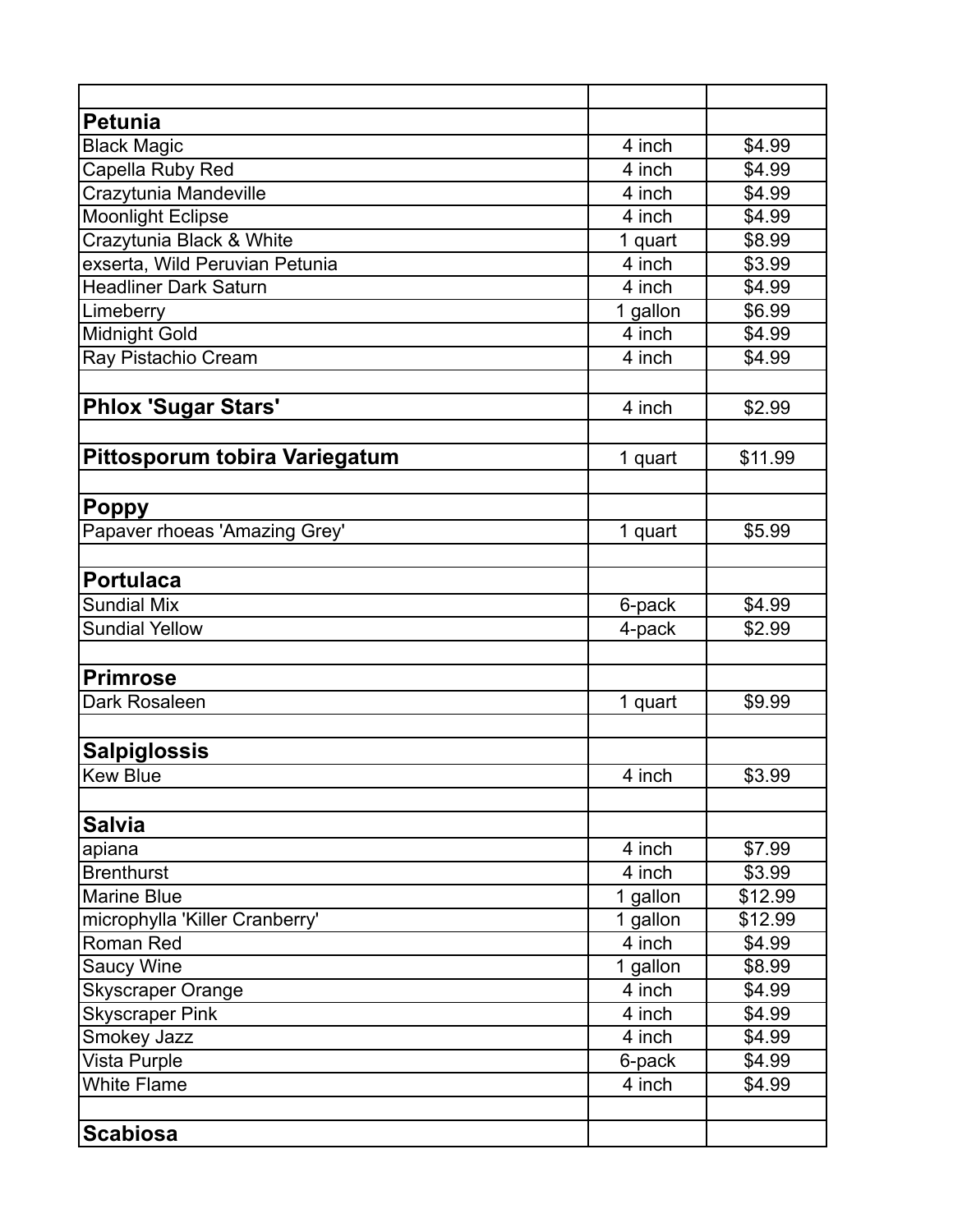| <b>Black Knight</b>                   | 4 inch   | \$4.99  |
|---------------------------------------|----------|---------|
| Fire King                             | 4 inch   | \$4.99  |
|                                       |          |         |
| <b>Scaevola 'Purple Haze'</b>         | 4 inch   | \$4.99  |
|                                       |          |         |
| <b>Senecio</b>                        |          |         |
| Vira Vira                             | 4 inch   | \$4.99  |
| Vira Vira                             | 1 gallon | \$9.99  |
|                                       |          |         |
| Snapdragon                            |          |         |
| <b>Black Prince</b>                   | 4 inch   | \$3.99  |
|                                       |          |         |
| <b>Sunflower</b>                      |          |         |
| <b>Chocolate Sun</b>                  | 4 inch   | \$3.99  |
| Pro Cut Red                           | 4 inch   | \$3.99  |
| Sun-Fill Purple                       | 4 inch   | \$3.99  |
| <b>Velvet Queen</b>                   | 4 inch   | \$3.99  |
|                                       |          |         |
| Talinum paniculata 'Kingswood Gold'   | 4 inch   | \$3.99  |
|                                       |          |         |
| Torenia                               |          |         |
| <b>Summer Wave Bouquet Gold</b>       | 4 inch   | \$4.99  |
|                                       |          |         |
| Verbena                               |          |         |
| <b>Endurascape Dark Purple</b>        | 1 gallon | \$10.99 |
| <b>Endurascape Red</b>                | 1 gallon | \$10.99 |
| <b>Endurascape White</b>              | 1 gallon | \$10.99 |
| Lascar Black Velvet                   | 1 quart  | \$6.99  |
| Polaris                               | 4 inch   | \$3.99  |
| Tri Lascar Mango Orange               | 4 inch   | \$5.99  |
|                                       |          |         |
| Zantedeschia 'Red Charm' - Calla Lily | 1 gallon | \$18.99 |
|                                       |          |         |
| <b>Zinnia</b>                         |          |         |
| Chippendale                           | 4 inch   | \$2.99  |
| <b>Crimson Benary</b>                 | 4 inch   | \$2.99  |
| <b>Isabellina Benary</b>              | 4 inch   | \$2.99  |
| Macarenia                             | 4 inch   | \$2.99  |
| Mazurkia                              | 4 inch   | \$2.99  |
| Persian Carpet                        | 4 inch   | \$2.99  |
| <b>Profusion Cherry Bicolor</b>       | 4 inch   | \$2.99  |
| <b>Profusion Fire</b>                 | 4 inch   | \$2.99  |
| <b>Profusion Hot Cherry</b>           | 4 inch   | \$2.99  |